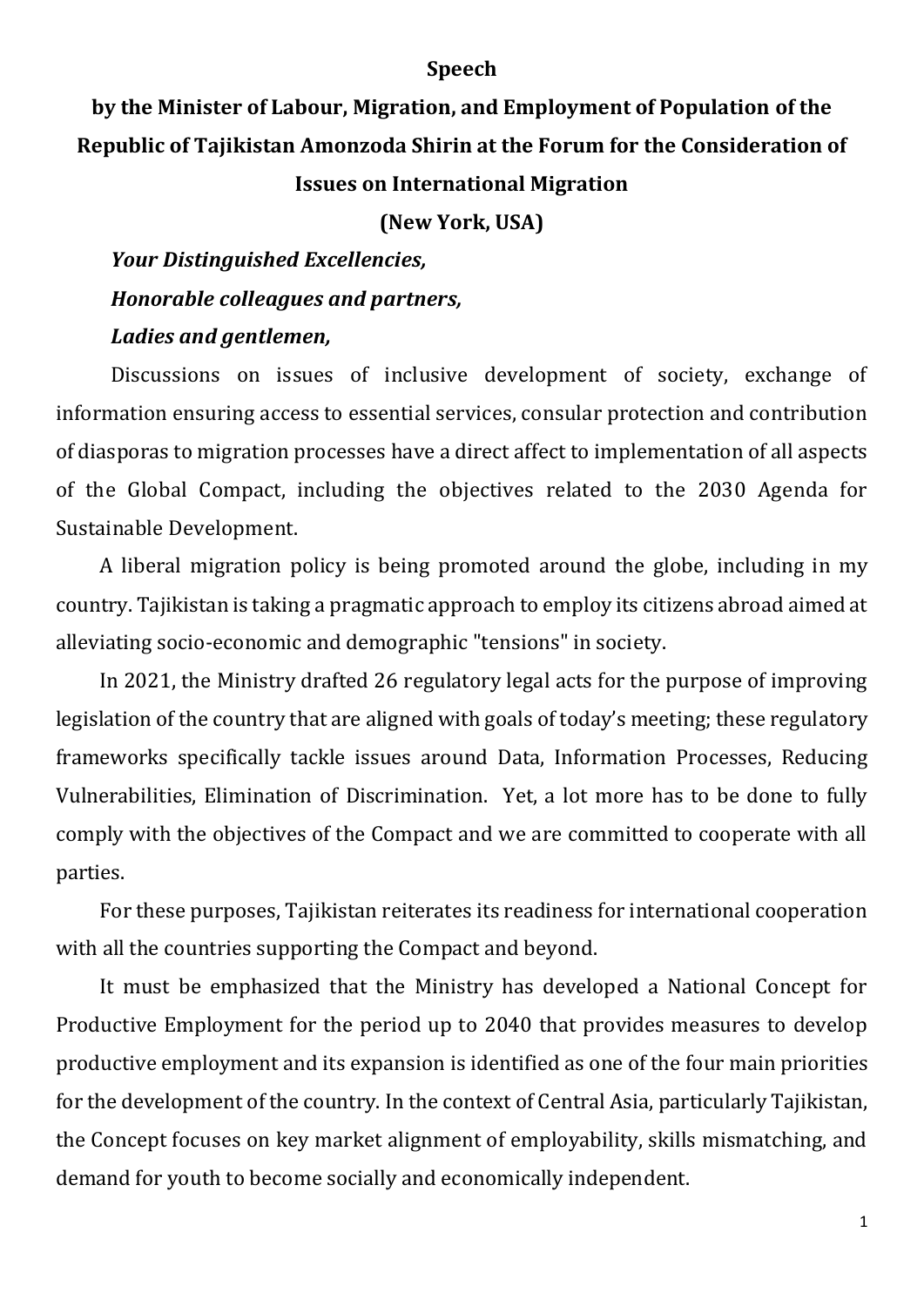To ensure access to quality services, Ministry of Labour, Migration and Employment of Population of the Republic of Tajikistan has developed Directives on wages for public sector employees, including workers in agriculture, health, food security, culture, transport, land management and environmental protection.

Timely payment of salaries and avoidance of wage arrears are under constant control of the Ministry; measures are being taken to prevent and eliminate them to reduce vulnerabilities.

### *Distinguished delegates,*

Let me share few words about Tajikistan's interaction in the migration and international cooperation.

As you know, migration in addition to creating more opportunities for professional development, also has direct economic benefits for those countries where migrants move. The lack of official data on the weak information base of migrants seriously impedes the achievement of the set goals.

The Government of the Republic of Tajikistan ratified the fundamental UN and ILO Conventions related to labor migration (namely, International Convention on the Protection of the Rights of All Migrant Workers and Members of Their Families and Convention #97 "On Migrant Workers" and Convention #143 "On Abuses in the Field of Migration and Ensuring Equality of Opportunity and Treatment for Migrant Workers").

In addition, national legislative framework is in line with international migration norms. In order to regulate migration processes, to determine their legal, economic and social foundations, in 2001 the Laws of the Republic of Tajikistan "On Migration", "On Refugees" and in 1999 the Concept of State Migration Policy were adopted and been reviewed to introduce recent trends.

At present, efforts of the Ministry of Labour, Migration and Employment of the Population are directed to strengthen legal framework for state regulation of labor migration, to promote effective and targeted use of labor within and outside the country, to improve protection of the interests of the state and the rights and freedoms of labor migrants and their families, and to reduce labor migration abroad. These efforts resulted